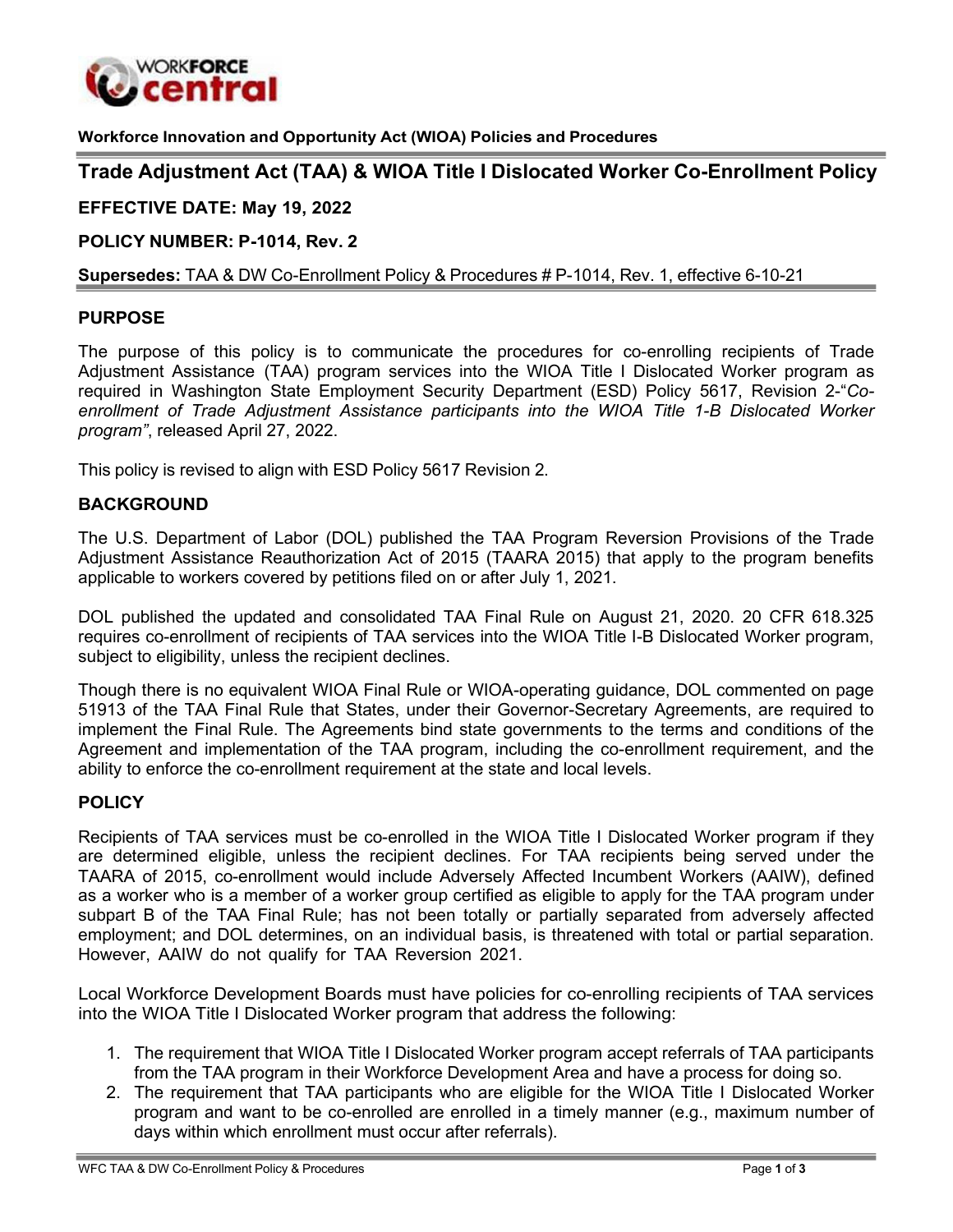3. The requirement that the WIOA Title I Dislocated Worker program inform the TAA program of the enrollment or declination of TAA participants into the former and have a process for doing so.

To ensure compliance with these requirements, the following co-enrollment procedures must be followed.

### **A. Referrals**

WorkForce Central's WIOA Title I Dislocated Worker service provider must accept referrals of recipients of TAA program services from the TAA program in our Workforce Development Area. The process for accepting these referrals is as follows:

1. TAA staff will send referrals to the WIOA Title I Dislocated Worker service provider through the Common Referral System (CRS), or by other means if the CRS is unavailable such as the ["ESD](https://workforce-central.org/wp-content/uploads/2021/04/esd-taa-wioa-referral-form.pdf) [TAA WIOA Referral Form"](https://workforce-central.org/wp-content/uploads/2021/04/esd-taa-wioa-referral-form.pdf). The date and method of the referral must be documented in case notes recorded in ETO by the TAA case manager.

If the individual declines or is determined ineligible to be referred to the WIOA Title I Dislocated Worker program, this must be documented in case notes recorded in ETO by the TAA case manager.

- 2. Within 48 hours, the WIOA Title I Dislocated Worker service provider will contact the TAA program recipient to schedule a WIOA Title I Dislocated Worker eligibility assessment and enrollment meeting. Date and outcome of attempts to contact TAA program recipient must be documented in case notes recorded in ETO by the WIOA Title I Dislocated Worker staff.
- 3. If a TAA-qualified individual has not yet been enrolled into the TAA program and has been referred to the WIOA Title I Dislocated Worker Program, the Dislocated Worker service provider will utilize local area Dislocated Worker eligibility documents and assessments to process participant enrollment into the WIOA Title I Dislocated Worker program.
- 4. Upon completion of the WIOA Title I Dislocated Worker eligibility assessment and enrollment determination, the WIOA Title I Dislocated Worker service provider will notify TAA program staff of the recipient's Dislocated Worker enrollment status using the Common Referral System (CRS) or by other means if the CRS is unavailable within 48 hours of enrollment. The WIOA Dislocated Worker program staff will document in case notes recorded in ETO the date they notified TAA program staff of the recipient's WIOA Title I Dislocated Worker program enrollment status. TAA program staff must also document in case notes recorded in ETO verification they received the enrollment status from the WIOA Title I Dislocated Worker program.
- 5. The WIOA Title I Dislocated Worker service provider must make available to TAA program staff all documents used to support eligibility and enrollment into the WIOA Title I Dislocated Worker program.

#### **Trade Impacted Worker Self-Referral to the WIOA Dislocated Worker Program**

A traded impacted worker receiving TAA services may contact the WIOA Title I Dislocated Worker service provider for services on their own and is not required to wait for the TAA program to make the referral on their behalf. The WIOA Title I Dislocated Worker service provider will notify TAA program staff of the individual's WIOA Title I Dislocated Worker program enrollment status using the Common Referral System (CRS) or by other means if the CRS is unavailable within 48 hours of enrollment to ensure duplication of services do not occur. The date TAA program staff was notified of the recipient's Dislocated Worker program enrollment status via CRS, or other means, must be documented in case notes by the TAA program staff.

#### **B. TAA Assessment**